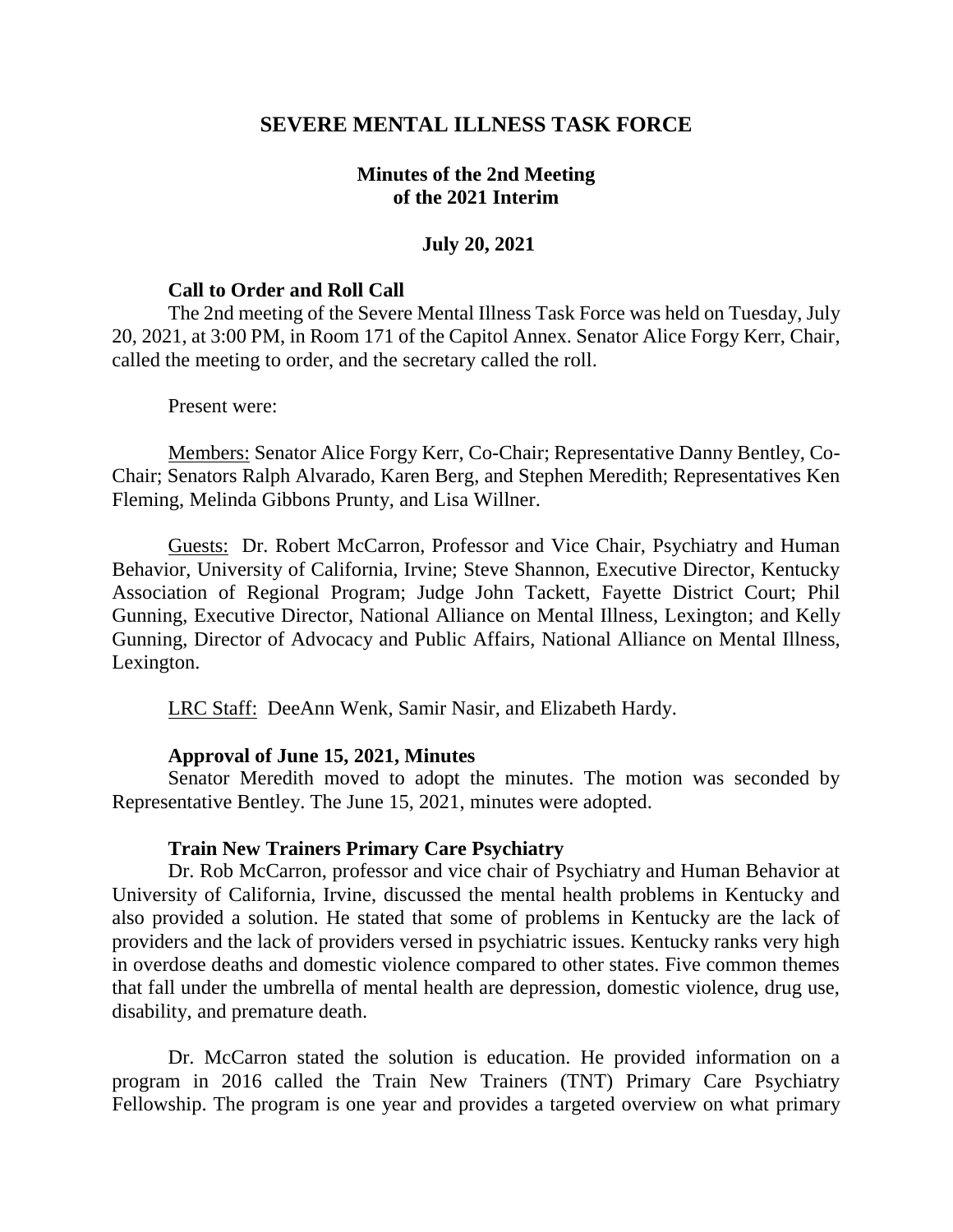care physicians (PCPs) see most in terms of mental health issues. The training occurs outside of normal clinic hours, so the PCP can still practice and receive the training. If participants choose to do so, they are eligible for lifelong learning at no cost to them.

In response to Senator Alvarado, Dr. McCarron stated that they are working to gather data now in regards to seeing a difference in terms of reduced hospitalizations and suicide attempts. In response to Senator Alvarado's second question, he stated that the funds would basically be contracted through UC Irvine.

In response to Representative Willner, Dr. McCarron stated that they believe in a multi-disciplinary approach for the most effective treatment of individuals with SMI, including psychologists, psychiatrists, social workers, etc.

In response to Senator Meredith, Dr. McCarron stated that they do not market for this program and they usually have a waiting list each year which is usually based on a first come first serve basis while taking applications into consideration because the goal is to reach underserved areas within the state. Senator Meredith also stated that there is enough money in the system already to pay for this type of program. Not providing care is the most expensive care you can have and the second most expensive is providing inappropriate care.

# **An Analysis of A Community Approach for Individuals with Severe Mental Illness and an Overview of Community Mental Health Centers**

Steve Shannon, executive director of Kentucky Association of Regional Program provided information on Community Mental Health Centers (CMHCs) in Kentucky. He stated that there are 14 CMHCs in Kentucky and they serve about 175,000 Kentuckians a year

Mr. Shannon provided the definition of SMI in Kentucky and stated those are the groups of people that CMHCs focus on. According to Mr. Shannon, CMHCs are missing about one percent of the SMI adult population. Often times, if these individuals are not seen by a professional, they end up in jail, emergency room, homeless shelters, or attempting suicide.

Next, Mr. Shannon discussed the services provided by CMHCs including, assertive community treatment, targeted case management, comprehensive community support services, peer support services, supported employment services, therapeutic rehabilitation program, social club drop-in centers, crisis stabilization units and mobile crisis services, medication administration, individual therapy, and group therapy. He stated that these services are necessary in helping those recover from SMI.

Mr. Shannon provided some of the issues people with SMI have. One issue is stigma. Typically, individuals are reluctant to access services because of stigma. They have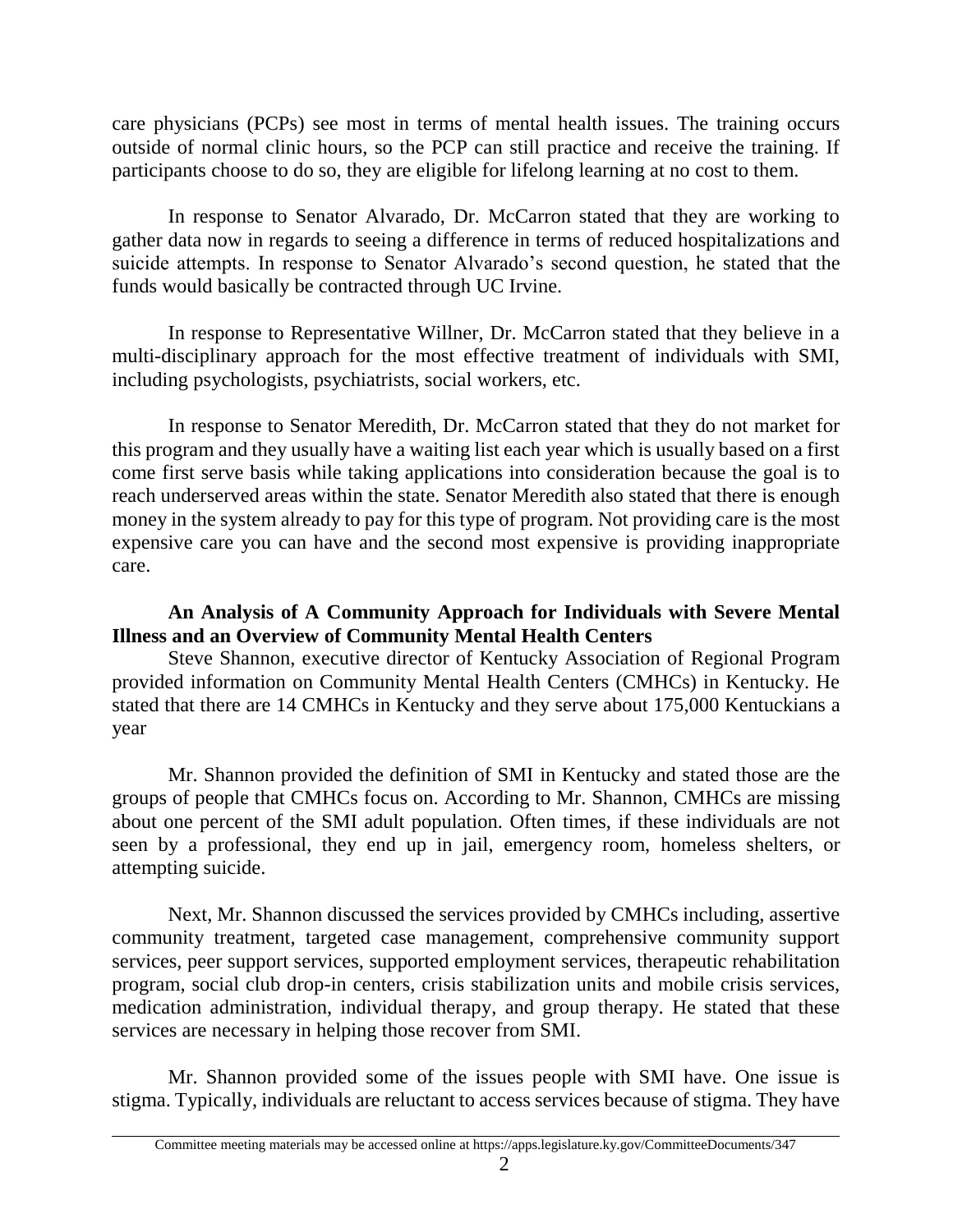a hard time finding places to live and/or finding employment because people do not want to deal with individuals who have SMI. Another problem is managed care organizations (MCOs). The prior authorization process is time consuming. Luckily, prior authorizations were suspended throughout the COVID-19 pandemic. It's also a problem if an individual is covered by Medicare and Medicaid. Medicare does not pay for most of the services that Medicaid does.

According to Mr. Shannon, access to telehealth during the COVID-19 pandemic sustained CMHCs. A phone call is a great way to communicate with a clinician as opposed to waiting until your appointment. Many patients benefit from telehealth because people are familiar with technology and an absence does not have to be explained to friends and family.

Next, Mr. Shannon discussed upgrading CMHCs to Certified Community Behavioral Health Centers (CCBHCs). Centers for Medicare and Medicaid Services provided a grant to Kentucky in 2020 to transition four CMHCs to CCBHCs. This would require additional staffing and an understanding how to provide primary care to individuals with SMI. It would also implement care coordination. For example, they hope to partner with the Kentucky Hospital Association so when someone inappropriately shows up to the emergency room, the CCBHC can be alerted to take care of that person. Mr. Shannon stated they plan to go live on January 22, 2022, through December 31, 2023.

Lastly, Mr. Shannon discussed an SMI waiver. There are waivers for people with physical disabilities, intellectual disabilities, people with substance abuse issues, but there is not one for people that have SMI. A waiver could provide services to a targeted population and include a residential option and employment support.

In response to Representative Bentley, Mr. Shannon stated that a Behavioral Health Service Organizations (BHSO) are similar to CMHCs. He stated that they each do the same services and both can bill Medicaid. BHSOs are not county specific. BHSOs and CMHCs were not in competition until the last four or five years. In response to Representative Bentley, Mr. Shannon stated that the involuntary commitment processes, individuals are taken to a psychiatric hospital in a police cruiser rather than ambulance.

# **Fayette Mental Health Court**

Judge John Tackett of Fayette District Court discussed the Fayette Mental Health Court, which was founded on the concept of criminal justice reform to promote human dignity and decriminalize mental illness. The court is made up of almost entirely National Alliance on Mental Illness (NAMI) advocates. This allows for a more specialized advocacy rather than the restraints that are presented to state employees. Thus far, the Fayette Mental Health Court has been funded through the Lexington Fayette Urban County Government.

Committee meeting materials may be accessed online at https://apps.legislature.ky.gov/CommitteeDocuments/347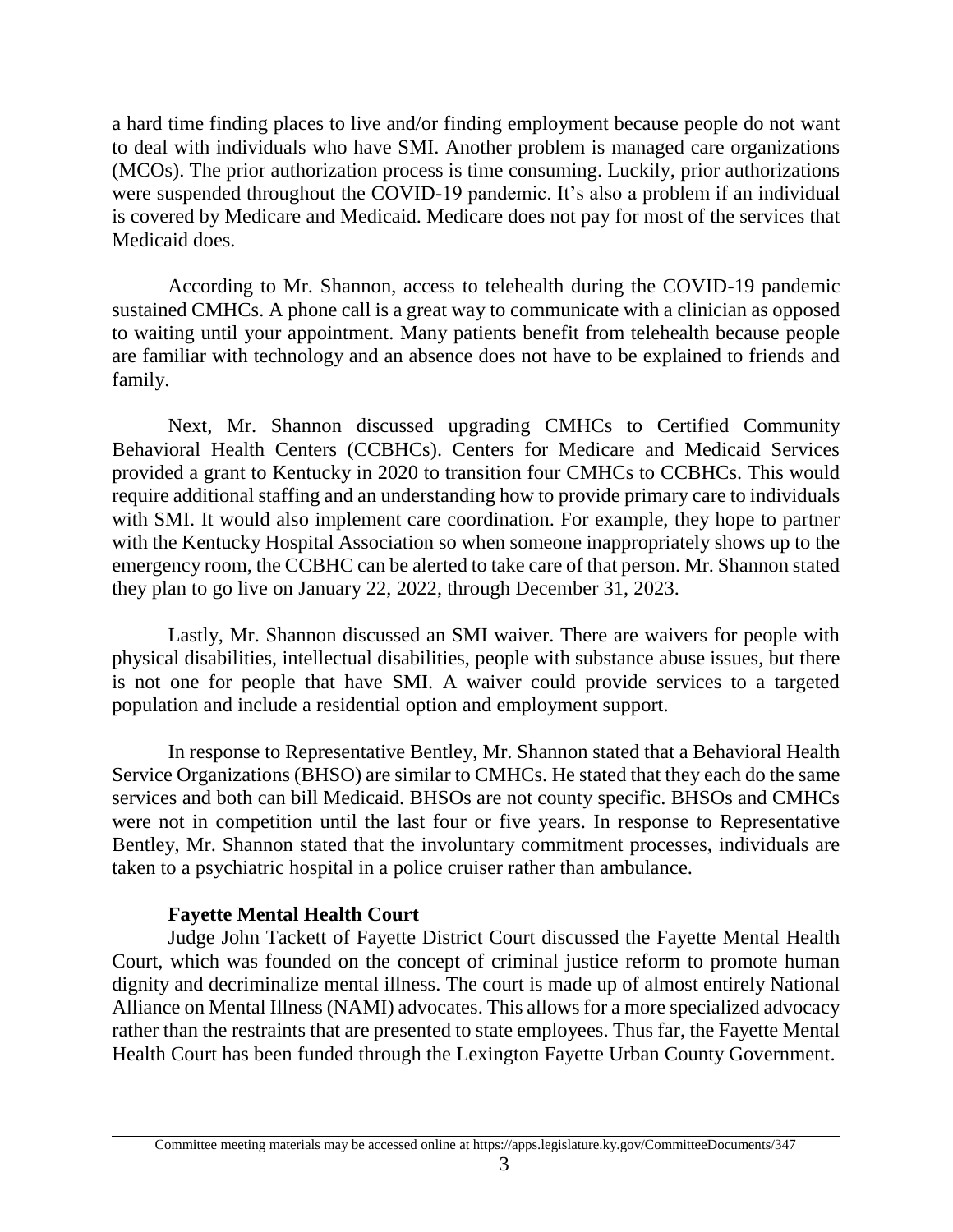The mental health court receives referrals from law enforcement, prosecutors, defense attorneys, and judges to assist criminal defendants who suffer from SMI and also suffer with drug and alcohol addiction. Often times, the participants are subject to victimization such as sex and human trafficking. Many have suffered through periods of homelessness, and have not experienced the level of nurture and support to become stabilized. The Fayette Mental Health Court is equipped to provide participants with services to address mental health needs and recover from addiction. They aim to lead participants to a stable life and lawfulness and hopefully gainful employment.

There are four phases in the Fayette Mental Health Court: stabilization, treatment, self-motivation, and wellness. Each phase will last at least three months. These phases ensure participants are maintaining appointments and medications, help navigate insurance and government resources to pay for mental health services, and ensure participants are medically compliant. To keep participants accountable, they employ sanctions, also called electives. This can range from additional group meetings to more frequent drug and alcohol testing.

According to Judge Tackett, to provide these services they are forced to limit capacity because of funding. Additional funds would expand the court's mission and gain more help for more participants.

Phil Gunning, Executive Director of NAMI, presented several slides put together by various individuals illustrating their personal experiences and concepts relating to SMI. He also discussed that stigma does not only relate to just participants. It can relate to mental health services because often times they do not get the funding or attention necessary.

The mental health court team helps participants to connect to services such as substance use support/accountability, transportation, peer support, goal setting, etc. It also teaches the skills it takes to remain compliant. The mental health court team also makes sure there is accountability from mental health services, including challenges with MCOs that Steve Shannon discussed.

Next, Mr. Gunning discussed several returns on the \$455,000 investment in the Fayette Mental Health Court including savings of an estimated three to five million dollars. Additionally, an estimated \$1.5 million in savings for law enforcement. Together, these numbers represent an estimated \$6.5 million in savings on a \$455,000 investment over a two and half year period.

Kelly Gunning, Director of Advocacy and Public Affairs with NAMI, discussed several life experiences that participants go through. Prior to participating in the mental health court, clients initially have a high recidivism rate. Eighty percent of the clients in the Fayette Mental Health Court have a co-occurring substance use disorder. Participants